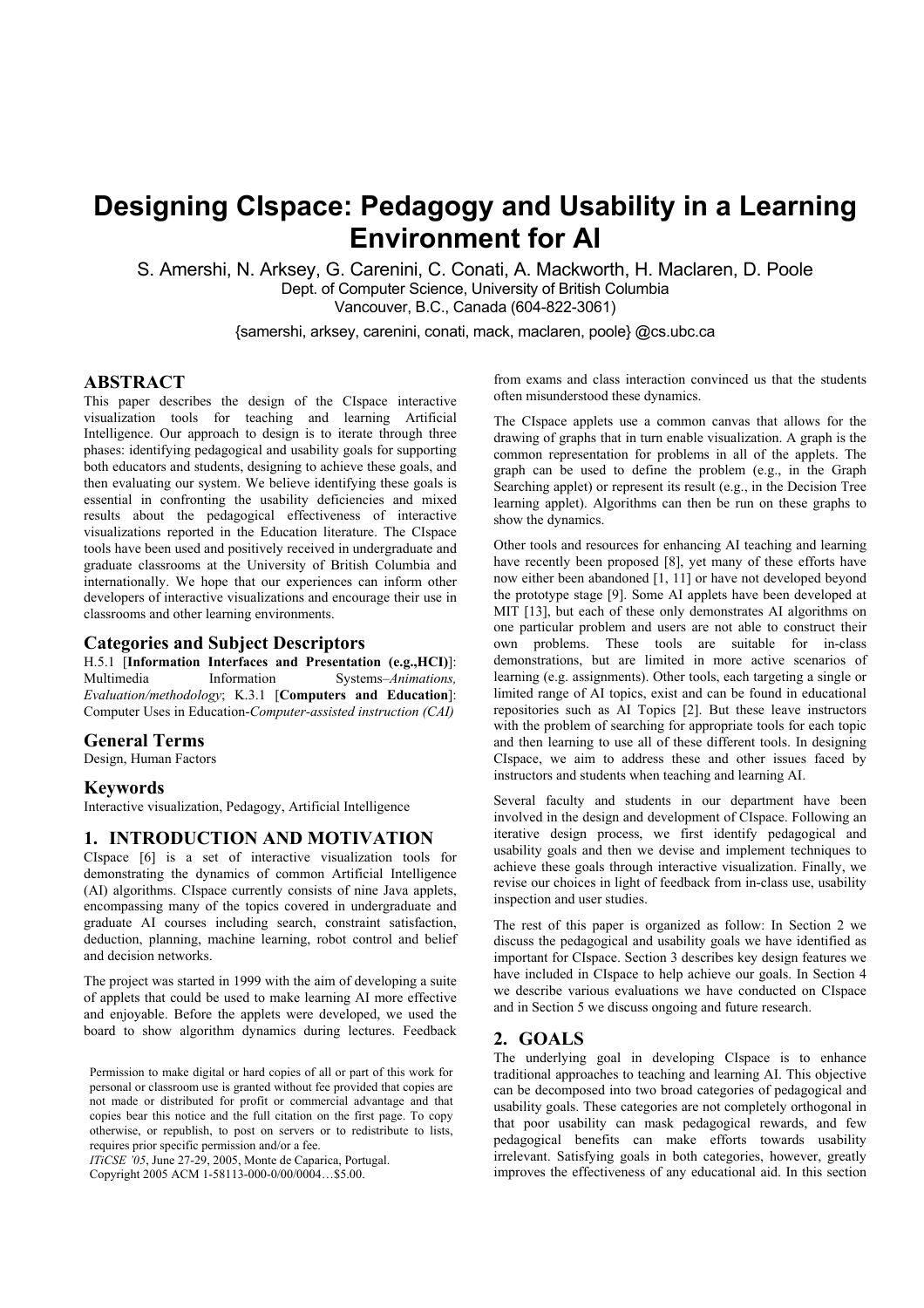we describe the key pedagogical and usability goals that we have aimed to achieve in the iterative design of CIspace.

## 2.1 Pedagogical Goals

For a learning aid to be a contribution to education it must provide clear and definite pedagogical benefits over traditionally accepted teaching methods. The following are the pedagogical goals that inform the design of CIspace.

(P1) Increase student understanding of the target domain. In the domain of AI this includes understanding of the mappings from abstract knowledge to graphical representations, as well as the various AI algorithms based on these mappings.

(P2) Support different learning abilities, learning styles and levels of knowledge. Individual Differences Theory [10] suggests that visualization tools will have different effects on learners depending on their different aptitudes and learning styles. Different learners may express varying degrees of preference towards a visualization tool, or may show varying levels of improvement from using it. So in order for an educational tool to accommodate the wide range of students that may comprise a classroom it is important that it provides support for these diverse aptitudes and learning styles. Furthermore, each student's understanding of a subject may change over time and at different rates. So a tool should account for individual learning pace and provide support for novices, but should also continue to support learning as a student's knowledge evolves.

(P3) Motivate and generate interest in the subject matter. Much of the research on visualization tools has focused on measuring learning gains to provide evidence of effectiveness [10]. Yet results from these studies continue to be mixed, contrary to the intuition of educators that algorithm visualizations are pedagogically beneficial [15]. Alternatively, results from preliminary investigations of other factors that may indirectly improve learning outcomes such as a tool's potential to stimulate student motivation seem promising [7, 12].

(P4) Promote active engagement with the tools. One way to motivate students to learn is by actively involving them in the learning process. In the context of visualization tools, this may be achieved by supporting interaction between the student and the tool. Active engagement may not only increase motivation but may significantly improve the pedagogical effects of a visualization tool by allowing students to actively construct knowledge and new understandings [10].

(P5) Support various scenarios of learning, including in-class demonstrations, assignments and exploration. Many educators recognize the potential benefits of using visualizations for in-class demonstrations [15], but employing visualizations within the context of course activities such as assignments or individual exploration can lead to higher levels of engagement. It is in these activities that students can become actively engaged by answering questions about visualizations or underlying concepts, changing algorithm input and analyzing corresponding changes in behavior, or constructing new visualizations [15]. These activities can be more engaging than passive activities such as viewing visualizations in class because they require more effort on the part of students [10]. So, taking advantage of visualization tools in all learning activities in a course can increase the educational benefits of the tools.

## 2.2 Usability Goals

An educational aid may be designed based on effective pedagogical principles, but without satisfying the usability needs of both educators and students, it would rarely turn into an effective teaching system. Usability encompasses a number of criteria including learnability, efficiency and memorability. These are seemingly intuitive objectives, yet usability deficiencies, especially those involving time to learn and use tools, are the most cited reasons preventing educators from adopting visualization tools [14]. So, it is essential for designers of any pedagogical system to tackle these usability goals from the very early stages of the design process. Here we describe usability requirements that we have identified as essential for our tools.

(UI) Easy to learn, and (U2) Straightforward and efficient to use. Minimizing learning overhead means that teachers/students can spend more time teaching/learning the target domain knowledge. Ease of use entails that after learning how to use a tool, it should be easy and efficient for educators and students to carry out their tasks including creating or demonstrating visualizations, or learning target concepts.

(U3) Easy to integrate into a course. Educators report in-class demonstrations as the most common use of algorithm visualizations in computer science courses, with fewer educators incorporating them in homework exercises or making them available for individual exploration [15]. Problems adapting visualizations to individual teaching approaches, course content and other course resources discourages tighter integration of visualizations in a course [15]. Ensuring that a tool is easy to learn and use does help reduce instructor effort, still special attention to the design for easy integration is required so as to motivate more educators to take advantage of these potentially powerful resources.

## 3. CISPACE DESIGN

CIspace is an ongoing experiment in pedagogy, and as such we continue to evolve our tools through an iterative approach of design and evaluation. In the following section we describe the design features we have developed to satisfy our pedagogical and usability goals. We justify our choices in the context of recent work on algorithm visualization in computer science education.

## 3.1 Design Approaches

Coverage and Modularity. CIspace currently includes nine Java applets, each focusing on a different topic traditionally taught in undergraduate and graduate AI courses. The decision to provide coverage of a range of topics is important to reduce the time and effort instructors and students face in searching for visualizations for each new topic [14]. In this way CIspace can be used as a resource throughout a course or sequence of courses (goal U3).

The tools were originally created to complement the textbook Computational Intelligence [16], and so were modularized based on topics covered therein. However, since each applet encapsulates a unified and distinct set of fundamental AI concepts, CIspace can also support other popular textbooks [17]. For instructors, this creates flexibility in choosing other resources (goal U3). Furthermore, CIspace's modularity gives instructors the option to select only those applets that apply to their intended syllabi (goal U3).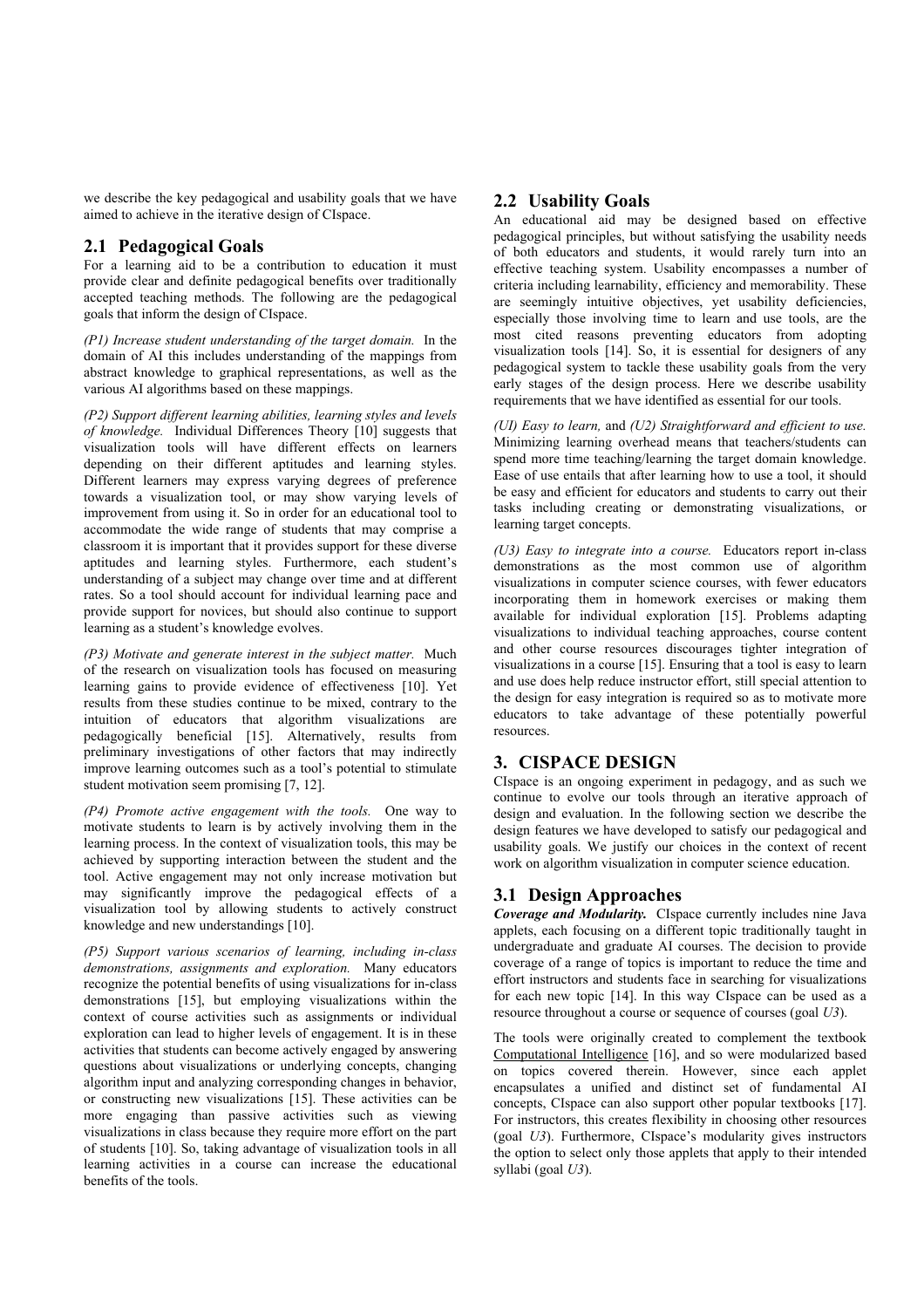Visual Representations. An appropriate graphical representation (see graphs in Figure 1 and 2) for each topic forms the foundation of every applet. The function of these visualizations is to appeal to a wider audience than would text alone by helping to make difficult and often abstract concepts concrete (goals P1, P2 and P3). Though the applets do provide some textual algorithm explanations, they were originally intended to be used along with the textbook [5]. Separating the visualizations from in-depth textual explanations of theory in this way allows instructors flexibility in choosing other supporting resources and in formulating their own explanations tailored to their individual teaching styles (goal U3).



Figure 1. Graph Searching Applet

Interactive Simulations. Graphical visualizations alone may not be an improvement over the standard static images used in text or lectures, but animating algorithms using color, movement and textual messages, could be. And this is the intuition of many educators and visualization advocates [15, 18, 9]. Educators also report that the use of simulations have provided for powerful and enjoyable in-class demonstrations of algorithm dynamics (goals P3 and P5) [15]. Yet the interactive nature of the applets, allowing users to manipulate the visual, control the simulation, or directly apply an algorithm to the visual, is what may lead to active engagement and thus improved learning (goals P4 and P1) [10, 18]. We believe this makes the tools appealing for various learning scenarios including lecture demonstrations and individual exploration (goal P5).

Control of Algorithm Pace. Each applet provides multi-scaled stepping mechanisms for executing the corresponding algorithms. A user can manually advance through an algorithm at a fine or coarse scale to analyze visualization state changes at every step. In some cases the effects of a step are also reinforced explicitly in text form (see panel below graph in Figure 1). Users can also run the entire algorithm at once at their preferred speed, or, when nondeterminism is involved, execute the algorithm many times in a batch run to see performance statistics. In [18], visualizations providing user control over the execution of an algorithm were found to have the most significant pedagogical benefits over other tested design features (goal P1). Furthermore, these features enable students to learn at their own pace (goal P2).

**Comparison of Algorithms.** Where appropriate the tools promote comparison of different ways of solving the same problem. This happens for instance in the Graph Searching applet which demonstrates several blind and heuristic search strategies for finding paths in a graph. In [15], the authors define and map levels of user engagement to the six progressive levels of understanding defined by Bloom's taxonomy of learning [4]. They consider comparing and analyzing different algorithms for solving a problem to map to the  $4<sup>th</sup>$  highest level of understanding, i.e. analysis. This suggests that exploiting this feature, through individual exploration or assignments can increase understanding (goals  $P1$  and  $P5$ ).

Sample Problems. Each tool is equipped with a set of sample problems that attempt to highlight different and important aspects of a given algorithm. Users can find a short description of each example in the applet's documentation. Sample problems are helpful for students new to a subject [4] or who find it difficult to construct their own meaningful problems (goal P2). For instructors, this means less time spent searching for examples (goals  $U2$  and  $U3$ ).

Creation of New Problems. In each applet, students can experiment with inputting their own data, creating new knowledge bases or constructing their own graphs (goals P2 and P4). This form of actively constructing and evaluating new problems is suggested to map to the highest levels of understanding in Bloom's taxonomy, synthesis and evaluation respectively (goals P4 and P1) [15]. Instructors can also use this feature to create their own problems to show in class, to distribute to students for exploration or to use in assignments (goals U3 and P5).



Figure 2. Bayesian and Decision Network Applet

Consistency. A key feature that supports all of the usability criteria we identified for our system in Section 2.2 is consistency across the applets. Aspects common to all applets include applet layout, menu content and layout, graph entities such as nodes an edges, separate modes for creating and solving problems, and analogous methods for executing algorithms<sup>1</sup>. For instance, the Graph Searching and Bayesian and Decision Network applets (Figure 1 and 2 respectively), have a rather similar look and feel. The result of this consistency is that users familiar with one applet can transfer experience to other applets, minimizing learning time and facilitating use (goals U1 and U2). Consistency also reduces

l

<sup>1</sup> For further interface details, see our Look and Feel document at http://www.cs.ubc.ca/labs/lci/CIspace/CIspaceWebDev/CIspace/newloo kandfeel/lookandfeel.html.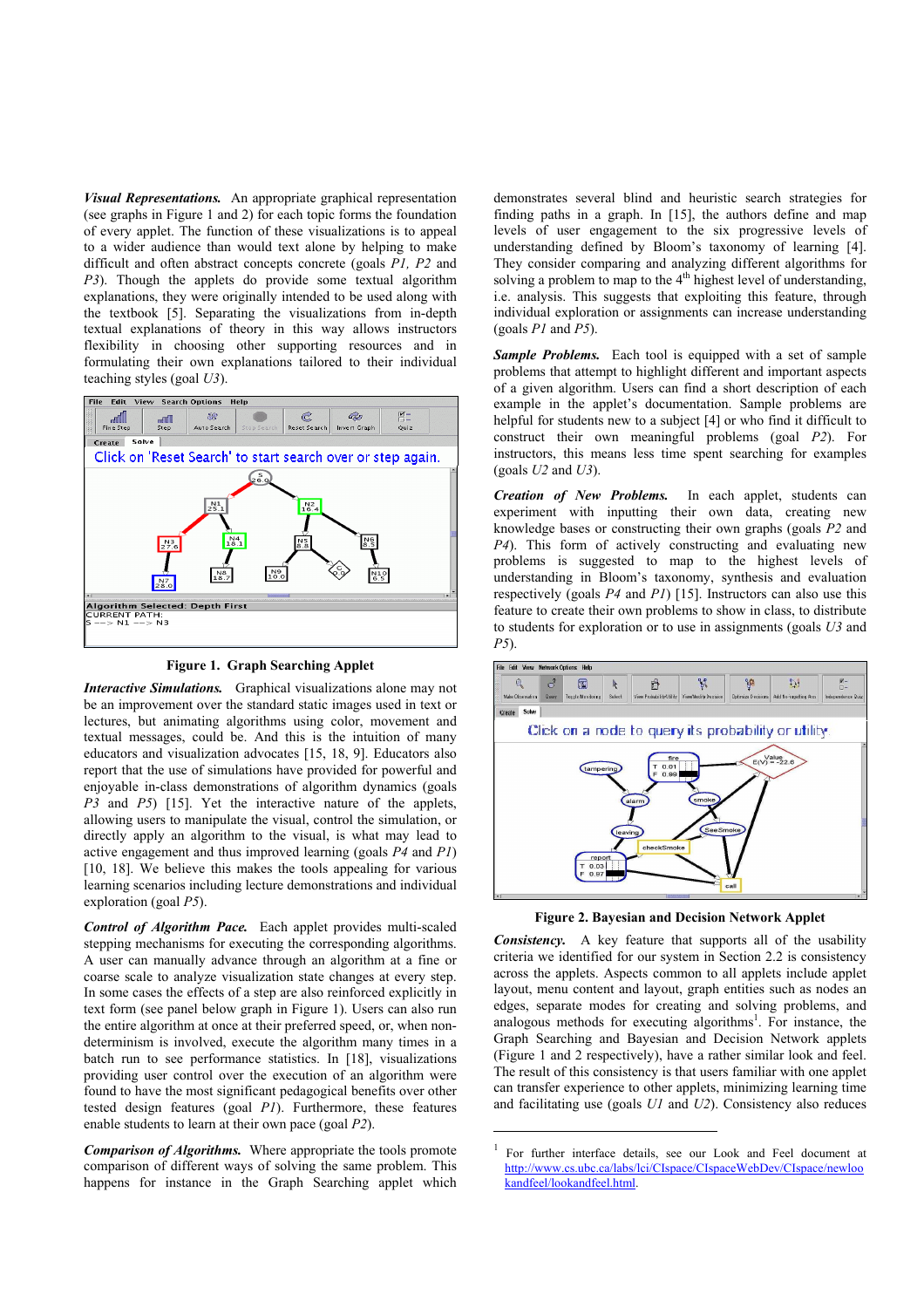the need for instructors to learn possibly highly varied systems authored by different developers in dissimilar styles for each new subject in a course (goal  $U3$ ).

Help. Each applet provides guidance for carrying out tasks in the form of carefully placed messages suggesting how to proceed at any given point during the interaction (goal  $U_2$ ). During our usability studies (see Section 4) we determined a noticeable location for these messages to be near the top of the applet window (see Figure 2 directly above the graph). Each applet is also accompanied by a set of increasingly detailed help pages, including QuickStart, General Help, and Tutorial pages (goals U1 and U2). In our pedagogical experiments (see Section 4), we also developed a three minute instructional video that received overwhelmingly positive feedback from the studies participants. On average these participants reported spending less than ten minutes learning to use the applet being evaluated, including watching this video. This led us to develop video tutorials for all the applets to complement the text-based tutorials (goal  $U2$ ).

The following table summarizes the mapping between key design features of CIspace and the goals they attempt to satisfy. Notice that each goal is achieved by at least two design features. We argue that this level of redundancy provides an adequate foundation for a robust and reliable set of tools.

|  |  | Table 1. Mapping of design features to goals |  |  |  |  |
|--|--|----------------------------------------------|--|--|--|--|
|--|--|----------------------------------------------|--|--|--|--|

|                               | P <sub>1</sub> | P <sub>2</sub> | P3         | P4 | <b>P5</b>  | U1 | U <sub>2</sub> | U3 |
|-------------------------------|----------------|----------------|------------|----|------------|----|----------------|----|
| Coverage and Modularity       |                |                |            |    |            |    |                | ν  |
| <b>Visual Representations</b> | ν              | ν              | ν          |    |            |    |                |    |
| Interactive Simulations       | N              |                | $\sqrt{ }$ | Ν  | $\sqrt{ }$ |    |                |    |
| Control of Algorithm Pace     | Ń              | Ν              |            |    |            |    |                |    |
| Comparison of Algorithms      | ν              |                |            |    | $\sqrt{ }$ |    |                |    |
| Sample Problems               |                | $\sqrt{ }$     |            |    |            |    | $\mathcal{N}$  |    |
| Creation of New Problems      |                | N              |            | N  | N          |    |                |    |
| Consistency                   |                |                |            |    |            | N  | $\mathcal{N}$  |    |
| Help                          |                |                |            |    |            |    |                |    |

## 4. EVALUATION

The design of CIspace is informed by intuition, research and evaluation. Through iteration we hope to continue developing and improving the effectiveness of our tools. Thus far, CIspace has been well received by both faculty and students at UBC. We also continue to receive encouraging feedback from educators and students internationally, such as "CIspace seems to be a very interesting resource for AI students," and "The program looks like a great teaching aid."

To help guide our design and identify usability problems, we conducted pilot user tests on each applet during their development. Our participants were volunteer graduate students from the UBC Computer Science department who were familiar with the underlying concepts of the applets they were testing. Each participant was given typical tasks to perform on the applet they were testing and then asked to fill out a questionnaire targeting interface issues. These tests helped us refine some of our design features including finding a noticeable location for the instructional messages for using the applet. Some general issues that arose included users having difficulty navigating through the help pages and noticing information appearing at the bottom of some of the applet windows.

To complement the results of our pilot user testing and more thoroughly evaluate the usability of CIspace, we are in the process of performing a Heuristic Evaluation (HE) of CIspace. HE is a popular usability inspection method which aims to identify usability problems in the design of an interface by having a small set of evaluators examine the interface and judge its compliance with recognized usability principles ("heuristics")<sup>2</sup>.

HE of CIspace is being performed by members of our group who were not involved in the original design phase. Arguably, they can have a fresh/unbiased look at CIspace's design approaches. At this point, they have performed an evaluation of the design aspects common across all applets, as described in our Look and Feel document, along with a separate evaluation for only a few applets. However, even though they have not covered all of the applets yet, some interesting findings have emerged:

 - CIspace has two modes: "Create" in which new problems are loaded or created from scratch, and "Solve" in which the user can apply algorithms to solve a problem. In both modes the user has access to the same initial Help page. This violates the usability principle that Help should be specific to the task. Different Help entry points should be created for each mode (goals U1 and U2).

- Also noticed in [17], HE points out that at times it can be confusing for students to find intended functionality among the many available menu items, especially while learning the first applet. For instance, HE indicates that the View Menu is confusing because it includes both actions to "view" the applet (e.g. show button text) and actions to "view" the graph (e.g. pan/zoom). To address this and similar problems, we plan to redesign what options appear under each menu in order to make their organization more natural and logical (goals U1 and U2).

- One key goal of HE is to identify opportunities to foster consistency (Consistency principle). In this respect, it was noticed that a Quiz button is only present in some applets. The Quiz feature asks the user to predict the correct next step of the current algorithm and as such can stimulate active engagement (goal P4) [10]. A Quiz button should be available in all applets.

- The following issue is more at the boundary between usability and pedagogical goals, but it did emerge during HE. Some CIspace tutorials refer to fundamental AI concepts and definitions without explaining them. This is adequate as long as CIspace is used to supplement the textbook. However, as the applets are more and more frequently used without the companion book, we should consider including this material in the tutorials.

To investigate some of the pedagogical effects of using the CIspace tools we have performed two sets of formal experiments comparing the Constraint Satisfaction Problem (CSP) applet to a traditional method of studying sample CSP problems on paper with static images and text [3]. We measured effectiveness in terms of knowledge gain (goal P1), and user preference and motivation (goal  $\overline{P3}$ ). Our results determined that *i*) the CSP applet was at least as effective in increasing understanding of CSP problems as the traditional method of studying,  $ii$ ) students liked

 $\overline{a}$ 

<sup>&</sup>lt;sup>2</sup> See http://www.useit.com/papers/heuristic for details.